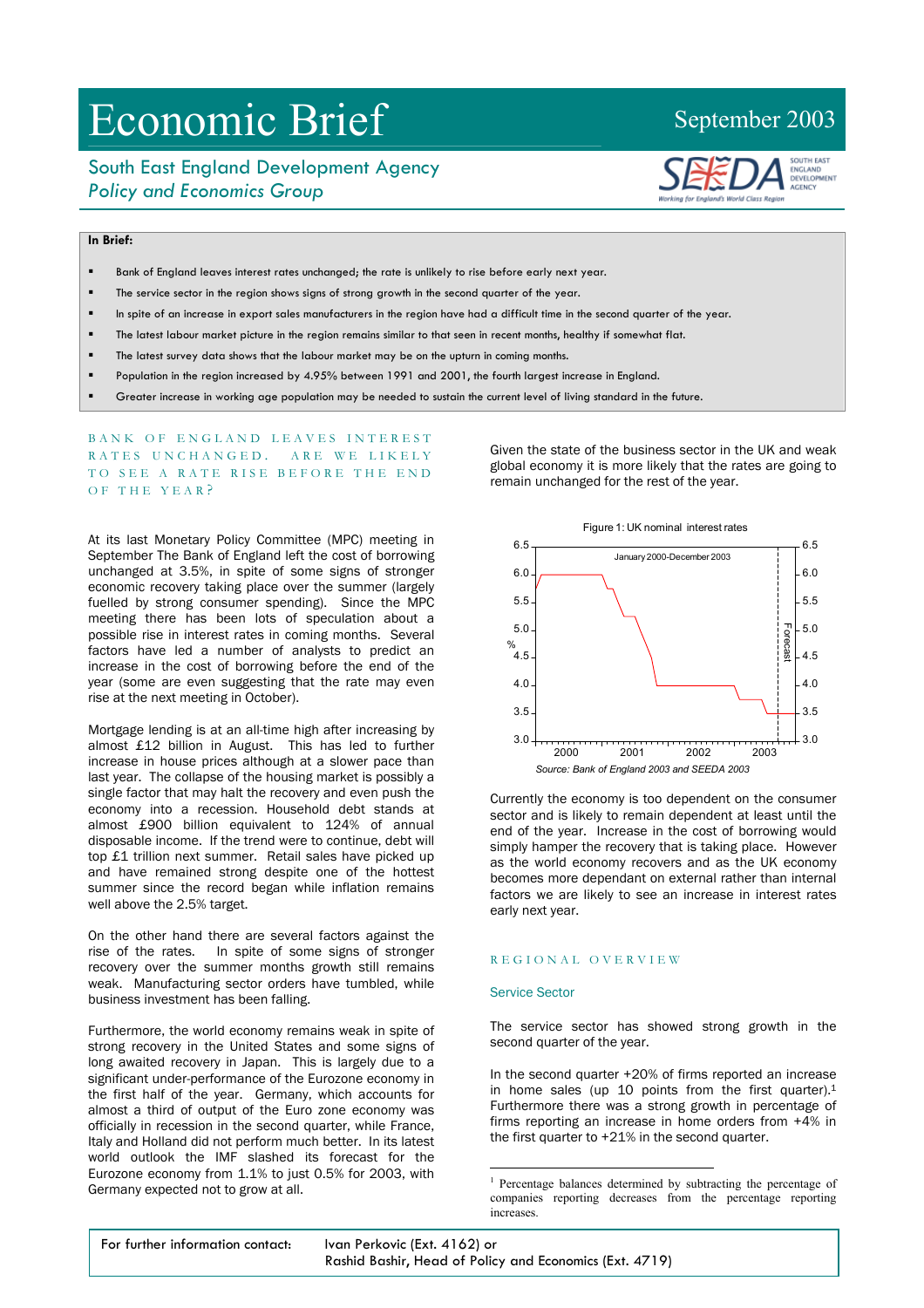

*Source: BCC Quarterly Economic Survey 2003*

On the other hand export sales performed below the national aggregate, decreasing by 2 points from the first quarter to - 14% of firms in the second quarter. The main factor behind further decline of the export market was likely to be found in poor performance of the global economy and uncertainty associated with the war in Iraq and global economic recovery. Given the structure of the regional service sector economy and its greater dependence on the US and European economies than in some other parts of the country, it was not surprising that the region under performed in relation to the national aggregate.

The export orders market showed some signs of oncoming recovery (performing marginally better than the national aggregate), increasing by 7 points from the previous quarter but still remaining at - 3% of firms.

A relatively strong performance of the service sector in the second quarter has resulted in an increase of firms reporting an improvement in cash flow (up two points from the previous quarter to +8%).

Given the buoyant consumer and public spending and unlikely significant increase in interest rates, which would curb consumer spending over the next year, confidence within the sector remains high with +48% of firms being confident of improving profitability over the next 12 months.

#### Manufacturing Sector

The latest *British Chambers of Commerce (BCC) Quarterly Economic Survey* shows that, in the second quarter of the year the manufacturing sector has had a difficult time in the home market as there was a significant decline in both home sales and home orders.

The percentage of firms reporting an increase in home sales decreased by 7 points to -1%, while there was a 35 point decrease in home orders, from +4% to -31%.

The main factor behind such poor performance of the sector in the home market can be found in the decrease in business investment and relatively poor performance of the UK economy.

Manufacturers in the region have performed slightly better in the export market.

The percentage of firms reporting an increase in export sales increased by 4 points to +6% of firms, while export orders were also positive at +3% in spite of a decline of 7 points.



Significant depreciation of the pound in the second half of 2002 and the first half of 2003 leading to improvements in competitiveness is probably one of the factors that led to an increase in export sales. Export orders were affected significantly by further decline in economic activity in majority of Eurozone economies.

In spite of an increase in the percentage balance of firms reporting an increase in export sales, the cash flow position of manufacturers in the region worsened further. Percentage balance of firms reporting an improvement in cash flow decreased by 5 points to -6%. The main factor behind this was a large decrease in home sales and likely decrease in profit margins from abroad.

However, regardless of the performance of the sector over the first half of the year confidence remains high with +45% of manufacturers being confident of improving

#### Labour Demand

In spite of a poor performance of the economy over the past 12 months and in particular in the first half of the year, the labour market in the region remains rather resilient. The latest labour market picture remains similar to that seen in recent months. Overall the labour market looks healthy if somewhat flat.

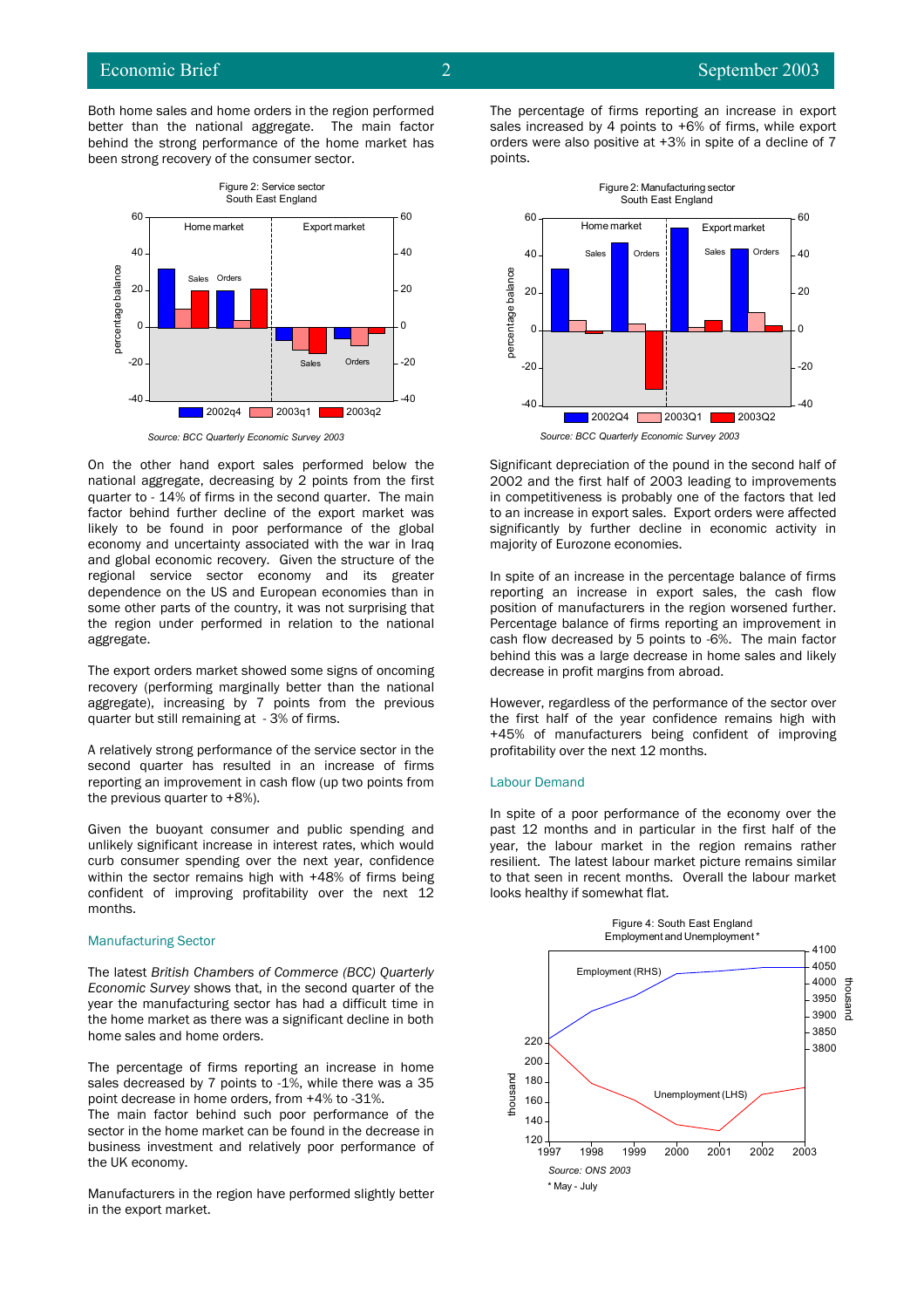In the May to July 2003 period employment in the region stood at 4.05 million, unchanged on the same period last year. The employment rate stood at 79%, while economic activity rate stood at 82.5%.

The seasonally adjusted unemployment increased from 168,000 to 175,000 over the past year.[2](#page-2-0) The unemployment rate increased by 0.2% to 4.1% on the same period last year. The headline measure of unemployment (claimant count) also showed a similar picture, increasing by 4,100 between August 2002 and August 2003 to 76,000. The seasonally adjusted claimant count rate increased by 0.1% to 1.8% over the year to August 2003.

Employment prospects for the next three months in the service sector remain positive with +14% of firms expecting their workforce to grow, an increase of 4 points from the first quarter.

In spite of an increase in pessimism regarding employment prospects in manufacturing sector, +14% of manufacturing firms expect to increase their workforce in the next three months. Although this was down 5 points from the first quarter it is still 15 points above the national average.

POPULATION IN THE REGION INCREASED BY JUST UNDER FIVE PERCENT TO JUST OVER EIGHT MILLION BETWEEN 1991 AND 2001

The latest 2001 Census data from the Office for National Statistics shows that South of England has seen an increase in population, while other parts of the country have seen their populations increase at a much smaller pace or even decline. Population growth in the region was the fourth largest in England behind the East of England, London and the South West where population increased by over five percent between 1991 and 2001, while the populations of North East and North West decreased by - 2.73% and -1.63% respectively.

The latest data shows that population in the region increased by over 370,000 or 4.95% (0.48% per annum) to just over 8 million between mid 1991 and mid 2001[.3](#page-2-1)  This was a much higher increase than in England as a whole which saw a population increase of 2.73% (or just whole which saw a population increase of 2.73% (or just<br>0.27% per annum) over the period.

Milton Keynes Unitary Authority (UA) and Slough UA had the highest increase in population in the region of 16.43% and 13.0% respectively, while Havant in Hampshire had the greatest decrease in population of –2.4%. Windsor and Maidenhead was the only UA/County to experience a decrease of population.



Figure 5: South East England: Population change 1991-2001

 $-20000$ 

The total number of children (0-15 age group) in the region increased by 79,800 or 5.27% over the period. This is an encouraging sign considering that over the past two decades the general population has been getting older. At present, there are 95 males per 100 females in the region. The main factor behind this has been higher life expectancy for females than males and lower probability of females to migrate out of the region than males. However the latest data shows that for the children's age group (0-15 age group) there are 106 males per 100 females. Furthermore there are more males in the 0-24 age group than females. As we move up on the population pyramid (Figure 6) the proportion of females rises. In fact there are more females in every age group over the age of 24 (except 40-44 group).

The working age population increased at a marginally higher pace (by 231.100 or 4.94%) than people over the working age (66.800 or 4.64%).[4](#page-2-2)



<span id="page-2-2"></span>The working age population in the region increased at a much smaller rate than the population in London, which is not surprising considering that London had a much larger influx of immigrants (largely young people of working age). However, unlike London which has seen a decrease of people over the working age by -7.39% this group increased in the region and is likely to increase at a much faster rate than in most other parts of the country.

 $\frac{1}{2}$ 

<span id="page-2-1"></span><sup>&</sup>lt;sup>3</sup> Mid 1991 estimates are final revised estimates, while figures for mid 2001 relate to 30th June 2001.

<span id="page-2-0"></span><sup>&</sup>lt;sup>2</sup> International Labour Office (ILO) unemployment <sup>4</sup> Working age population reflects the age group 16-64 for males and 16 to 59 for females, while by people of not working age we mean males of 65 and over and females of 60 and over and children and young people (0-15 age group).